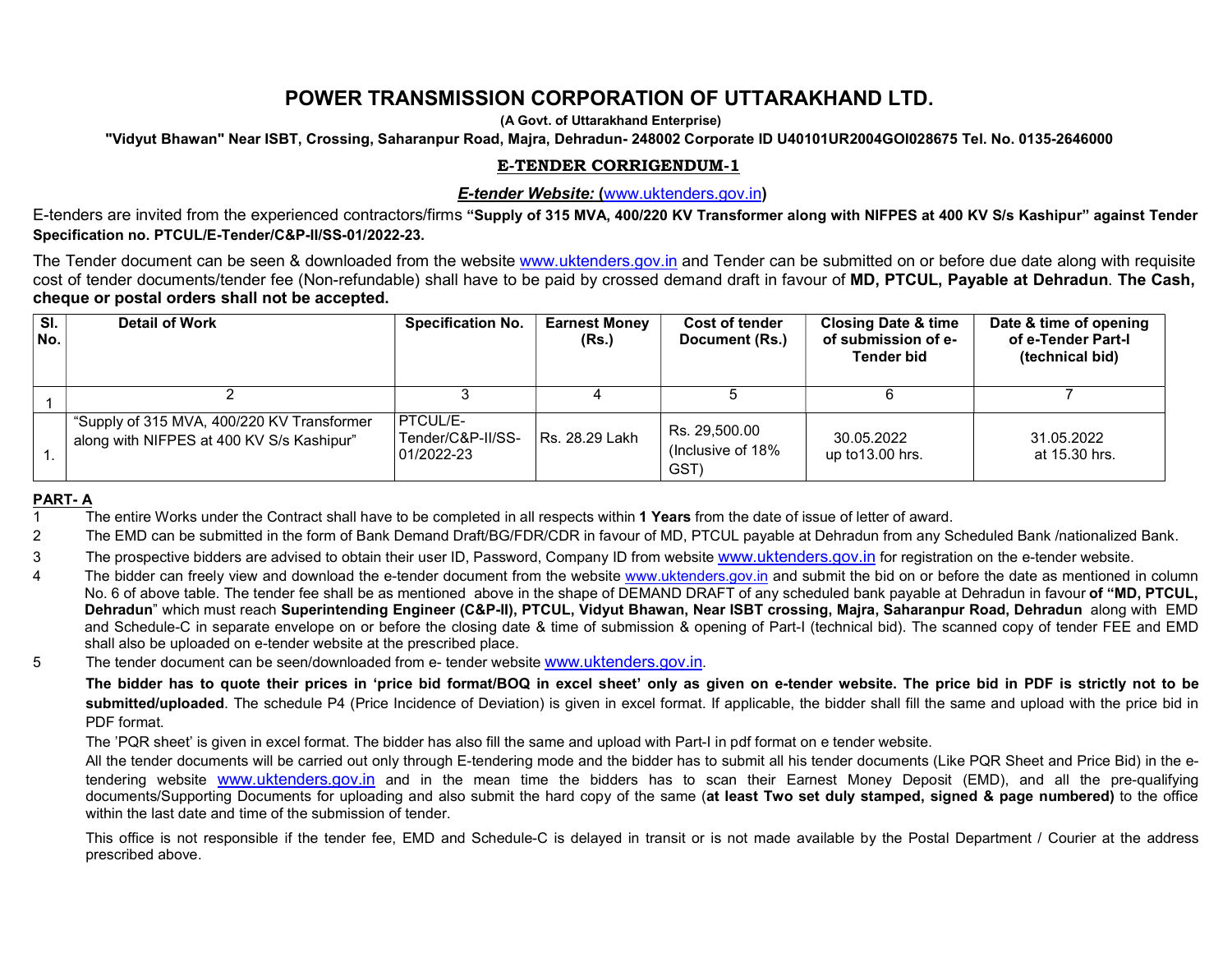6 The bidders shall scan EMD to be given as DD/FDR/CDR in favour of MD, Power Transmission Corporation of Uttarakhand Ltd., Dehradun on any Scheduled Bank in Dehradun or by Bank Guarantee from any Nationalized Bank in the format provided in the tender document. The scanned EMD as mentioned must be uploaded in PDF format in addition to sending the original as stated above.

It is mandatory for the bidders to submit the original tender fee in the form of DD (Non refundable), original hard copy of the EMD, schedule "C" and 'Declaration' regarding correctness of the documents (all should be in a single separate envelope) and the hard copy (at least two set) of all other pre-qualifying documents/Supporting Documents/certificates of tender document to SE (C&P-II) office on or before closing date & time of opening of technical bid.

- 7 The Bidders who are not already registered with PTCUL shall take the printout of the Vendor Registration form which is given with the bidding documents and shall submit the same duly filled along with Vendor Registration fee of Rs.10000/- (plus 18% GST) to be paid as DD in favor of MD, PTCUL, Dehradun. The Vendor Registration form, along with supporting documents and vendor registration fee must reach at Superintending Engineer (C&P-II), PTCUL, 'Vidyut Bhawan', Near ISBT crossing, Majra, Saharanpur road, Dehradun On or before the closing date of submission of the bid. If vendor registration fees & documents etc. are submitted with the bid documents than it should be sealed in a separate envelope.
- 8 E-Tenders will be received and opened on the date as mentioned above or any extension thereof. In case the above date is holiday, the tenders will be received & opened on the next working day.
- 9 It is mandatory for the bidder to submit the hard copy of **Schedule-C** (Bid validity declaration) and 'Declaration' regarding correctness of the documents, in Rs.100 stamp duly notarized, as per the format given in the PQR excel sheet of the tender documents and also upload the copy of the same on e-tender website with the supporting document of your technical bid proposal.
- 10 As per guidelines/circular dated 31.08.2011 and dated 18.04.2010 by Directorate STQC, IT Department, New Delhi and CVC, Govt. of India, the use of class-3 Digital Signature, procured from any certifying authority, is made mandatory for the firms to login on the e-tender website www.uktenders.gov.in. For any details regarding etendering contact no. +91-8899890000 or for technical queries 24X7 help desk no. 0120-4200462, 0120-4001002, 0120-4001005,0120-6277787 or email at supporteproc@nic.in
- 11 The bidders are requested to read all the instructions/conditions of the bid documents & NIT carefully and submit their bid accordingly. Be ensured that all the required and supporting documents has to be uploaded on e-tender website.

#### PART B

### A. Qualifying Criteria

### 1.0 Technical Qualifying Requirement

### QUALIFICATION OF THE BIDDER

Qualification of bidder will be based on meeting the minimum pass/fail criteria specified below regarding the Bidder's technical experience and financial position as demonstrated by the Bidder's responses in the corresponding Bid Schedules. Technical experience and financial resources of any proposed subcontractor shall not be taken into account in determining the Bidder's compliance with the qualifying criteria.

The Employer may assess the capacity and capability of the bidder, to successfully execute the scope of work covered under the package within stipulated completion period. This assessment shall inter-alia include (i) document verification; (ii) bidders work/manufacturing facilities visit; (iii) manufacturing capacity, details of works executed, works in hand, anticipated in future & the balance capacity available for present scope of works; (iv) details of plant and machinery, manufacturing and testing facilities, manpower and financial resources; (v) details of quality systems in place; (vi) past experience and performance; (vii) customer feedback; (viii) banker's feedback etc.

- 1.1.1 The manufacturer should have minimum 10 years manufacturing experience of similar or higher voltage class transformer.
- 1.1.2 The transformer offered by bidder should have type test report not older than 05 years as on the date of bid opening and shall enclose the relevant test report/certificate along with bid.
- 1.1.3 Manufacturer should have successfully carried out Dynamic Short Circuit Test on 315 MVA, 400/220/33 KV Auto Transformer as on the originally scheduled date of bid opening and shall enclosed the relevant Test Report/certificate along with bid.
- 1.1.4 The manufacturer should have supplied at least 2 Nos. transformers of capacity 315 MVA 400 KV or higher capacity and voltage class in last 07 years, Performance certificate of all for successful operation for at least 01 year should be submitted with the bid.